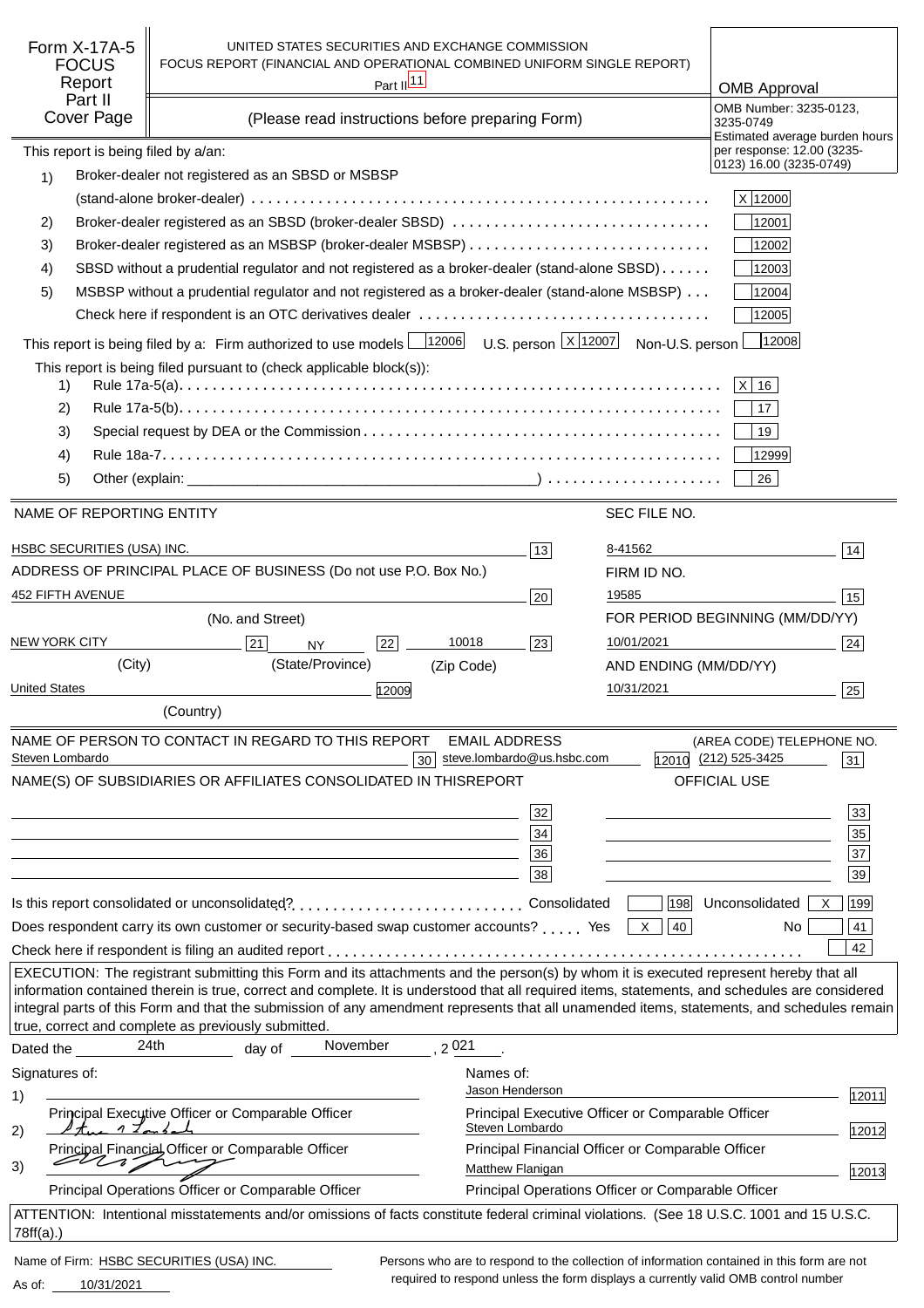Items on this page to be reported by: Futures Commission Merchant

# NET CAPITAL REQUIRED

| A. Risk-Based Requirement                                                                                                                   |           |
|---------------------------------------------------------------------------------------------------------------------------------------------|-----------|
| i. Amount of Customer Risk                                                                                                                  |           |
| Maintenance Margin \$ 4,424,068,903 7415                                                                                                    |           |
| 353,925,512 7425                                                                                                                            |           |
| iii. Amount of Non-Customer Risk                                                                                                            |           |
|                                                                                                                                             |           |
| iv. Enter 8% of line A.iii $\cdots \cdots \cdots \cdots \cdots \cdots \cdots \cdots \cdots \cdots \cdots \cdots \cdots$<br>102,368,289 7445 |           |
| 7446<br>v. Amount of uncleared swap margin $\dots \dots$ \$                                                                                 |           |
| vi. If the FCM is also registered as a swap dealer, enter 2% of Line A.v $\cdots \cdots$ \$                                                 | 7447      |
| 456,293,801 7455<br>vii. Enter the sum of Lines Aii, A.iv and A.vi. $\cdots \cdots \cdots \cdots \cdots \cdots \cdots$ \$                   |           |
| $1,000,000$ 7465                                                                                                                            |           |
|                                                                                                                                             | 7475      |
| D. Minimum CFTC Net Capital Requirement.                                                                                                    |           |
|                                                                                                                                             | 456.293.8 |

Note: If amount on Line D is greater than the minimum net capital requirement computed on Item 3760, then enter this greater amount on Item 3760. The greater of the amount required by the SEC or CFTC is the minimum net capital requirement.

CFTC early warning level – enter the greatest of 110% of Line A.v. or 150% of Line B or 150% of Line C or \$375,000  $\cdots$  \$ 501,923,181  $\sqrt{7495}$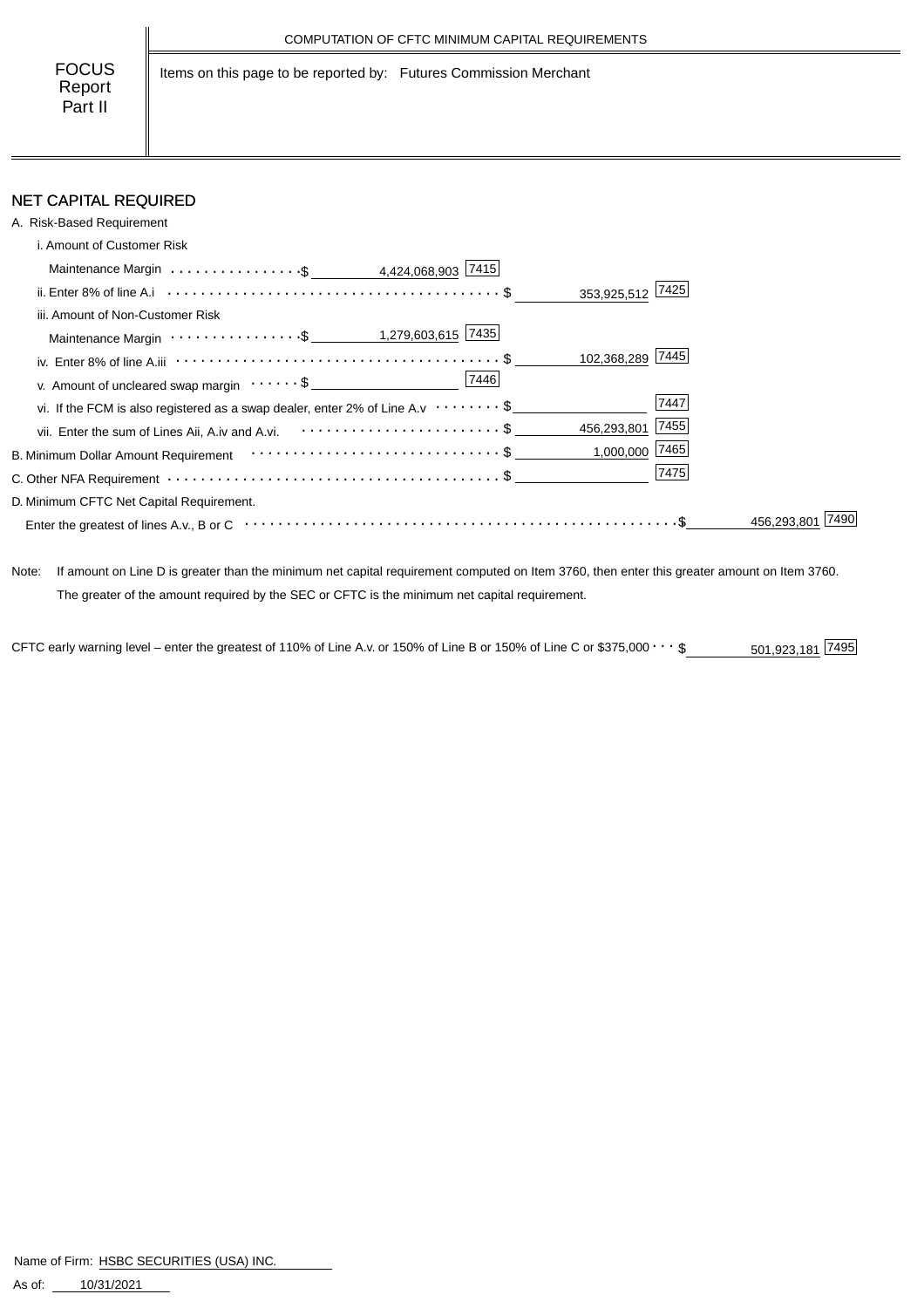Part II | Items on this page to be reported by: Futures Commission Merchant

### SEGREGATION REQUIREMENTS

| 1. Net ledger balance                                                                                                                                                                                                                                                                                                                                                           |                    |            |
|---------------------------------------------------------------------------------------------------------------------------------------------------------------------------------------------------------------------------------------------------------------------------------------------------------------------------------------------------------------------------------|--------------------|------------|
| A. Cash                                                                                                                                                                                                                                                                                                                                                                         | 2,288,589,599 7010 |            |
|                                                                                                                                                                                                                                                                                                                                                                                 | 762,893,035 7020   |            |
|                                                                                                                                                                                                                                                                                                                                                                                 | 432,605,087 7030   |            |
| 3. Exchange traded options                                                                                                                                                                                                                                                                                                                                                      |                    |            |
|                                                                                                                                                                                                                                                                                                                                                                                 | 849,521,376 7032   |            |
| B. Deduct market value of open option contracts granted (sold) on a contract market $\cdots\cdots\cdots\cdots\cdots\cdots$                                                                                                                                                                                                                                                      | 353,453,781) 7033  |            |
|                                                                                                                                                                                                                                                                                                                                                                                 | 3,980,155,316 7040 |            |
| 5. Accounts liquidating to a deficit and accounts with debit balances                                                                                                                                                                                                                                                                                                           |                    |            |
| 53,173 7045                                                                                                                                                                                                                                                                                                                                                                     |                    |            |
| Less: amount offset by customer owned securities $\cdots \cdots \cdots$ ; $\frac{1}{2}$ $\frac{1}{2}$ $\frac{53,173}{2}$ $\frac{7047}{3}$                                                                                                                                                                                                                                       |                    | $0^{7050}$ |
|                                                                                                                                                                                                                                                                                                                                                                                 | 3,980,155,316 7060 |            |
| <b>FUNDS IN SEGREGATED ACCOUNTS</b>                                                                                                                                                                                                                                                                                                                                             |                    |            |
| 7. Deposited in segregated funds bank accounts                                                                                                                                                                                                                                                                                                                                  |                    |            |
| A. Cash                                                                                                                                                                                                                                                                                                                                                                         | 8,901,364 7070     |            |
| B. Securities representing investments of customers' funds (at market) contract contract contract to the securities representing investments of customers' funds (at market) contract contract of the securities representing                                                                                                                                                   |                    | 0 7080     |
|                                                                                                                                                                                                                                                                                                                                                                                 |                    |            |
| 8. Margins on deposit with derivatives clearing organizations of contract markets                                                                                                                                                                                                                                                                                               |                    |            |
| A. Cash                                                                                                                                                                                                                                                                                                                                                                         | 2,878,734,192 7100 |            |
| B. Securities representing investments of customers' funds (at market) contract contract contract to the contract of the contract of the Securities representing investments of customers' funds (at market) contract of the s                                                                                                                                                  |                    | $0$ 7110   |
| C. Securities held for particular customers or option customers in lieu of cash (at market) ···················\$                                                                                                                                                                                                                                                               | 557,329,405 7120   |            |
|                                                                                                                                                                                                                                                                                                                                                                                 |                    |            |
| 10. Exchange traded options                                                                                                                                                                                                                                                                                                                                                     |                    |            |
|                                                                                                                                                                                                                                                                                                                                                                                 | 849,521,376 7132   |            |
| B. Value of open short option contracts with the context of the context of the context of the context of the context of the context of the context of the context of the context of the context of the context of the context                                                                                                                                                   | 353,453,781) 7133  |            |
| 11. Net equities with other FCMs                                                                                                                                                                                                                                                                                                                                                |                    |            |
| A. Net liquidating equity                                                                                                                                                                                                                                                                                                                                                       | 558,905 7140       |            |
| B. Securities representing investments of customers' funds (at market) contracts contracts of the contract of the contract of the securities representing investments of customers' funds (at market) contracts of the contrac                                                                                                                                                  |                    | 7160       |
| C. Securities held for particular customers or option customers in lieu of cash (at market) ··················\$                                                                                                                                                                                                                                                                | 25,296,875 7170    |            |
| $\overline{\hspace{1cm}}$ $\hspace{1.5cm}$ $\hspace{1.5cm}$ $\hspace{1.5cm}$ $\hspace{1.5cm}$ $\hspace{1.5cm}$ $\hspace{1.5cm}$ $\hspace{1.5cm}$ $\hspace{1.5cm}$ $\hspace{1.5cm}$ $\hspace{1.5cm}$ $\hspace{1.5cm}$ $\hspace{1.5cm}$ $\hspace{1.5cm}$ $\hspace{1.5cm}$ $\hspace{1.5cm}$ $\hspace{1.5cm}$ $\hspace{1.5cm}$ $\hspace$<br>12. Segregated funds on hand (describe: | 1,846,531 7150     |            |
|                                                                                                                                                                                                                                                                                                                                                                                 | 4,092,800,360 7180 |            |
|                                                                                                                                                                                                                                                                                                                                                                                 | 112,645,044 7190   |            |
|                                                                                                                                                                                                                                                                                                                                                                                 | 101,000,000 7194   |            |
|                                                                                                                                                                                                                                                                                                                                                                                 |                    |            |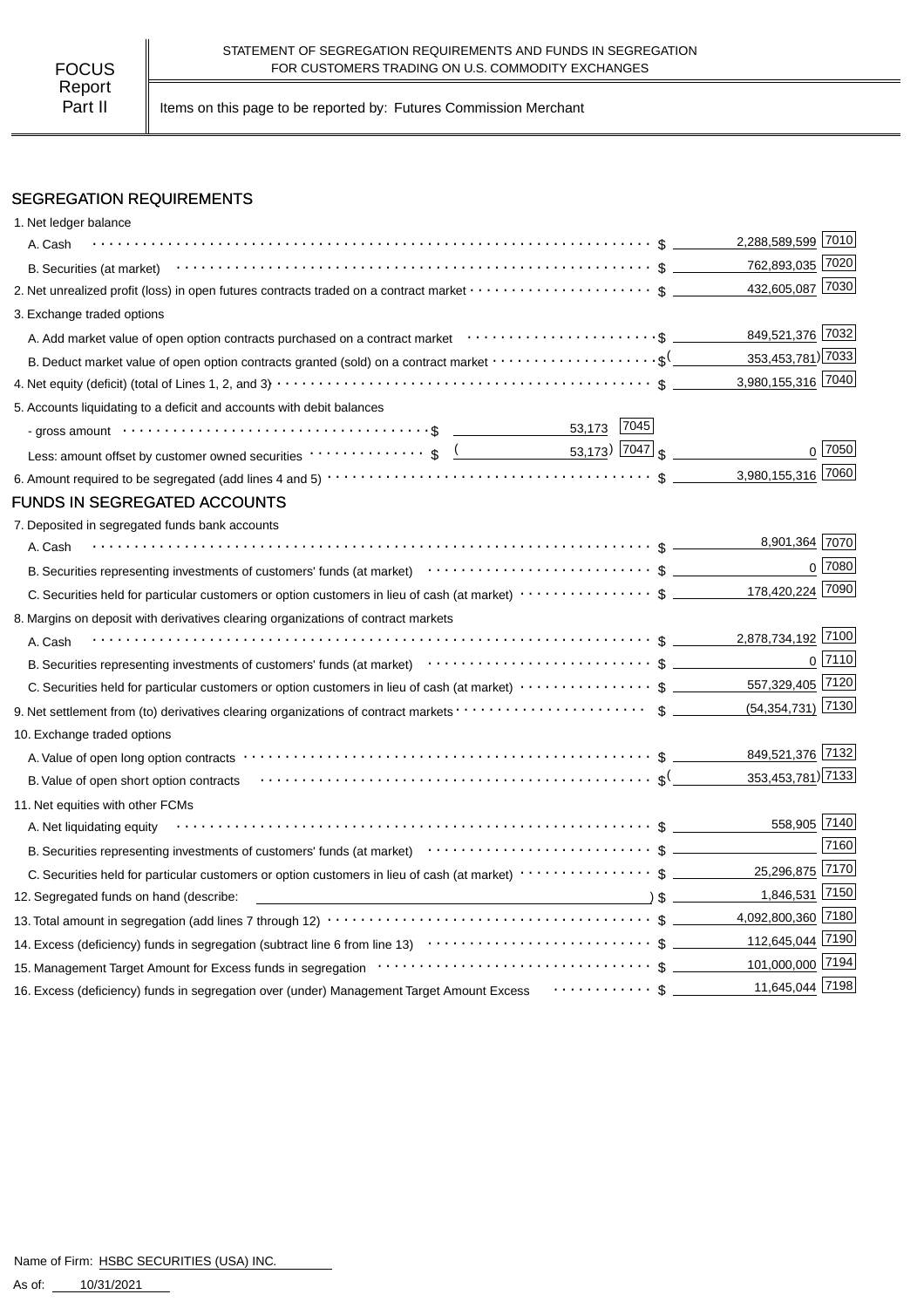#### STATEMENT OF CLEARED SWAPS CUSTOMER SEGREGATION REQUIREMENTS AND FUNDS IN CLEARED SWAPS CUSTOMER ACCOUNTS UNDER SECTION 4D(F) OF THE COMMODITY EXCHANGE ACT

Items on this page to be reported by: Futures Commission Merchant

## CLEARED SWAPS CUSTOMER REQUIREMENTS

| 1. Net ledger balance                                                                                                                                                                 |                                  |      |
|---------------------------------------------------------------------------------------------------------------------------------------------------------------------------------------|----------------------------------|------|
| A. Cash                                                                                                                                                                               | 1,643,579,956 8500               |      |
|                                                                                                                                                                                       | 853,319,704 8510                 |      |
|                                                                                                                                                                                       | $(1,224,028,249)$ 8520           |      |
| 3. Cleared swaps options                                                                                                                                                              |                                  |      |
|                                                                                                                                                                                       | 0 8530                           |      |
|                                                                                                                                                                                       | $0$ <sup>8540</sup>              |      |
| 4. Net equity (deficit) (add lines 1, 2 and 3) $\cdots$ $\cdots$ $\cdots$ $\cdots$ $\cdots$ $\cdots$ $\cdots$ $\cdots$ $\cdots$ $\cdots$ $\cdots$ $\cdots$ $\cdots$ $\cdots$ $\cdots$ | 1,272,871,411 8550               |      |
| 5. Accounts liquidating to a deficit and accounts with debit balances                                                                                                                 |                                  |      |
| 28,189,757 8560<br>- gross amount $\cdots$ $\cdots$ $\cdots$ $\cdots$ $\cdots$ $\cdots$ $\cdots$ $\cdots$ $\cdots$ $\cdots$ $\cdots$ $\cdots$                                         |                                  |      |
| Less: amount offset by customer owned securities $\cdots \cdots \cdots$ , $\sqrt{(28,189,757)(8570)(8570)}$                                                                           | $0 \; 8580$                      |      |
|                                                                                                                                                                                       | 1,272,871,411                    | 8590 |
| FUNDS IN CLEARED SWAPS CUSTOMER SEGREGATED ACCOUNTS                                                                                                                                   |                                  |      |
| 7. Deposited in cleared swaps customer segregated accounts at banks                                                                                                                   |                                  |      |
| A. Cash                                                                                                                                                                               | $(17,412,176)$ 8600              |      |
|                                                                                                                                                                                       | $0^{8610}$                       |      |
|                                                                                                                                                                                       | 6,033,626 8620                   |      |
| 8. Margins on deposit with derivatives clearing organizations in cleared swaps customer segregated accounts                                                                           |                                  |      |
| A. Cash                                                                                                                                                                               |                                  |      |
|                                                                                                                                                                                       | 0   8640                         |      |
|                                                                                                                                                                                       |                                  |      |
|                                                                                                                                                                                       | 4,428,440 8660                   |      |
| 10. Cleared swaps options                                                                                                                                                             |                                  |      |
|                                                                                                                                                                                       | 0 8670                           |      |
| B. Value of open cleared swaps short option contracts $\cdots\cdots\cdots\cdots\cdots\cdots\cdots\cdots\cdots\cdots\cdots\cdots$ s (                                                  | $0$ <sup>8680</sup>              |      |
| 11. Net equities with other FCMs                                                                                                                                                      |                                  |      |
| A. Net liquidating equity                                                                                                                                                             | 0 8690                           |      |
|                                                                                                                                                                                       | 0 8700                           |      |
| C. Securities held for particular cleared swaps customers in lieu of cash (at market) · · · · · · · · · · · · · · · · · · \$                                                          | $0^{8710}$                       |      |
| 12. Cleared swaps customer funds on hand (describe: _____________________________                                                                                                     | 0 8715                           |      |
| 13. Total amount in cleared swaps customer segregation (add Lines 7 through 12) $\cdots\cdots\cdots\cdots\cdots\cdots\cdots$ \$ ________1,344,781,553 8720                            |                                  |      |
| 14. Excess (deficiency) funds in cleared swaps customer segregation (subtract Line 6 from Line 13) $\cdots$ \$                                                                        | 71,910,142 8730                  |      |
| 15. Management target amount for excess funds in cleared swaps segregated accounts $\cdots\cdots\cdots\cdots\cdots\quad$ \$                                                           | 61,000,000 8760                  |      |
| 16. Excess (deficiency) funds in cleared swaps customer segregated accounts over (under) management target<br>excess                                                                  | 10,910,142 8770<br>$\frac{1}{2}$ |      |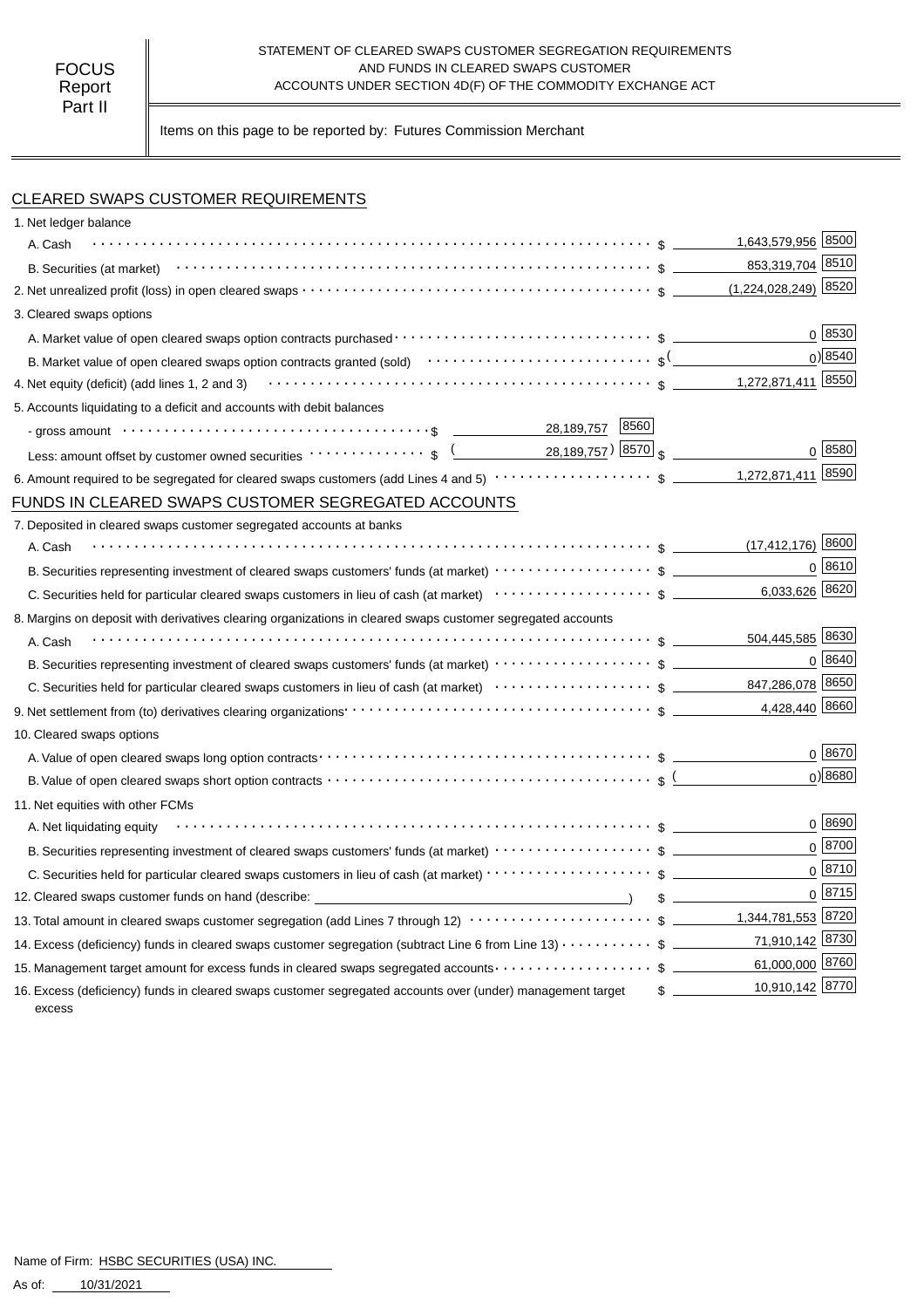| FOCUS   |  |
|---------|--|
| Report  |  |
| Part II |  |

Items on this page to be reported by a: Futures Commission Merchant

|                                                                                                                                             | 7200 |
|---------------------------------------------------------------------------------------------------------------------------------------------|------|
| 2. Funds/property in segregated accounts                                                                                                    |      |
| 7210                                                                                                                                        |      |
| 7220<br>B. Securities (at market value) contract the second securities (at market value)                                                    |      |
| C. Total funds/property in segregated accounts $\cdots \cdots \cdots \cdots \cdots \cdots \cdots \cdots \cdots \cdots \cdots \cdots \cdots$ | 7230 |
| 3. Excess (deficiency) funds in segregation (subtract Line 2C from Line 1) $\cdots \cdots \cdots \cdots \cdots \cdots \cdots$ \$            | 7240 |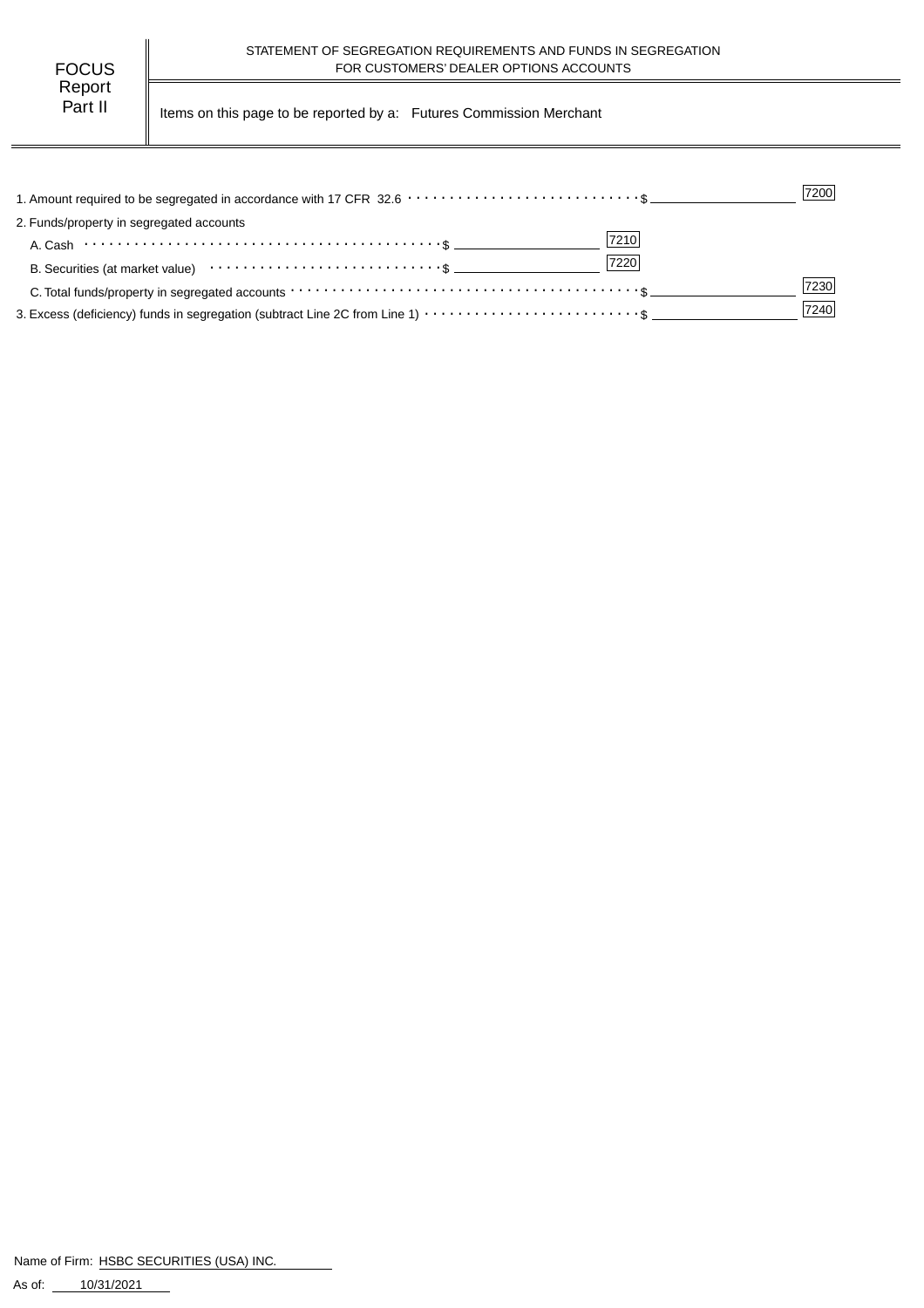### STATEMENT OF SECURED AMOUNTS AND FUNDS HELD IN SEPARATE ACCOUNTS FOR FOREIGN FUTURES FOCUS IN SEPARALE ACCOUNTS FOR FOREIGN FUTURES<br>AND FOREIGN OPTIONS CUSTOMERS PURSUANT TO CFTC REGULATION 30.7

Part II | Items on this page to be reported by a: Futures Commission Merchant

#### FOREIGN FUTURES AND FOREIGN OPTIONS SECURED AMOUNTS

| Amount required to be set aside pursuant to law, rule or regulation of a foreign government                      |                    |                  |            |
|------------------------------------------------------------------------------------------------------------------|--------------------|------------------|------------|
|                                                                                                                  |                    |                  | 7305       |
| 1. Net ledger balance - Foreign futures and foreign option trading - All Customers                               |                    |                  |            |
| A. Cash                                                                                                          |                    | 112,173,358 7315 |            |
| B. Securities (at market)                                                                                        |                    | 13,398,676 7317  |            |
| 2. Net unrealized profit (loss) in open futures contracts traded on a foreign board of trade \$                  |                    | 8,079,126 7325   |            |
| 3. Exchange traded options                                                                                       |                    |                  |            |
| A. Market value of open option contracts purchased on a foreign board of trade\$                                 |                    |                  | 7335       |
| B. Market value of open contracts granted (sold) on a foreign board of trade \$                                  |                    |                  | $0^{7337}$ |
|                                                                                                                  |                    | 133,651,160 7345 |            |
| 5. Accounts liquidating to a deficit and accounts with                                                           |                    |                  |            |
|                                                                                                                  | 38,289 7351        |                  |            |
| Less: amount offset by customer owned securities \$(                                                             | $26,083$ ) 7352 \$ | 12,206 7354      |            |
| 6. Amount required to be set aside as the secured amount - Net Liquidating Equity Method (add lines 4 and 5)  \$ |                    | 133,663,366      | 7355       |
| 7. Greater of amount required to be set aside pursuant to foreign jurisdiction (above) or line 6. \$             |                    | 133,663,366 7360 |            |